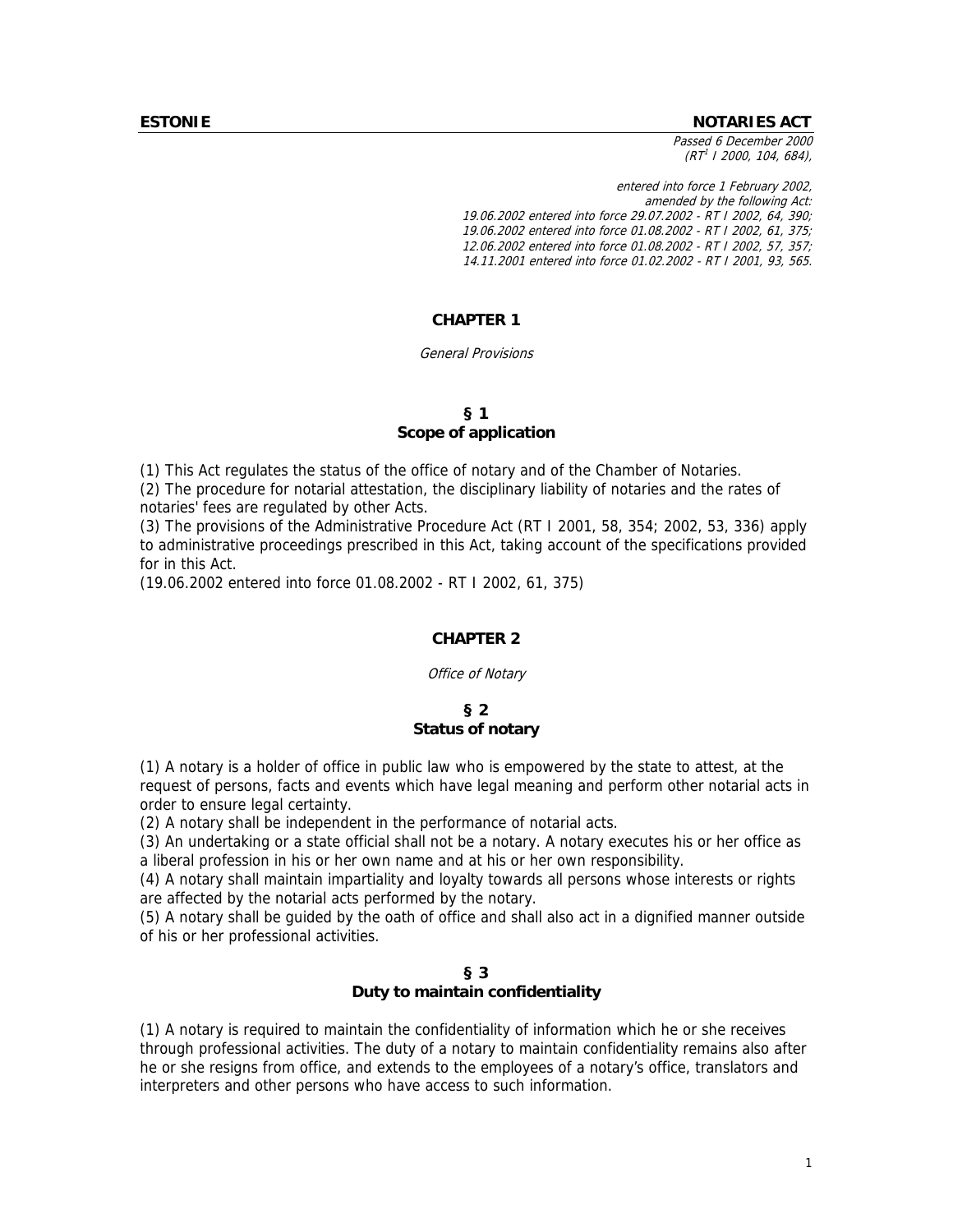(2) A notary shall disclose information concerning notarial acts performed by the notary only to persons at whose request or concerning whom the notarial acts are performed, or to the representatives of such persons. At the request of a court, a notary shall disclose information to the court concerning notarial acts performed in a criminal, civil or administrative matters pending before the court. On the basis of a court order, a notary shall disclose information concerning notarial acts performed by the notary to investigative bodies.

(3) A notary may disclose information concerning the existence and the content of a will only after the death of the testator.

(4) A person at whose request a notary performed a notarial act or the legal successor or representative of the person may release a notary from the duty to maintain the confidentiality of the notarial act by submitting written consent to this effect. If the person is deceased and has no legal successors or if it is not possible to establish contact with the person, a court may release a notary from the duty to maintain confidentiality. At the request of the notary, a court may also release a notary from the duty to maintain the confidentiality of a notarial act with other good reason.

(5) The duty to maintain the confidentiality of notarial acts also extends to credit institutions, courts, archives and other legal persons and agencies, and to the employees thereof who possess documents containing the information specified in subsection (1) of this section or who have access to such documents, unless otherwise provided by law. Credit institutions, courts, archives and other legal persons and agencies who possess documents containing notarial acts or information pertaining thereto shall disclose the information analogously with the procedure provided for in subsection (2) of this section, unless otherwise provided by law.

#### **§ 4**

# **Right to use image of national coat of arms**

(1) A notary shall have a seal with the image of the national coat of arms of Estonia and the notary's name and address of the notary's office.

(2) A notary has the right to use the image of the national coat of arms of Estonia on documents and on signs.

(3) A notary may have up to two coloured, embossing or other type of seals with the image of the national coat of arms.

(4) If a notary resigns from office or is transferred to another territorial jurisdiction, the notary shall submit his or her seal to the Ministry of Justice for destruction. If a notary dies, the seal shall be submitted by a representative of the Chamber of Notaries (subsection 16 (2)). § 5. Supervision of professional activities

(1) The Minister of Justice shall supervise the professional activities of notaries through officials authorised by the Minister of Justice.

(2) The Minister of Justice may involve the Chamber of Notaries in the supervision activities. The Minister of Justice may delegate the supervision of individual matters to the Chamber of Notaries and issue instructions for the supervision activities. The Minister of Justice may amend the resolutions adopted by the Chamber of Notaries concerning such matters.

(3) The objective of supervision is to monitor the professional activities of notaries according to the requirements, including the organisation of work of notaries' offices, keeping of books concerning professional activities, preservation of documents, electronic processing of personal data in notaries' offices and the existence of prescribed connection to the registers through computer networks, performance of notarial acts specified in § 33 of this Act, representation of parties pursuant to subsection 30 (2) of this Act and the existence of required professional liability insurance. Supervision shall not extend to the content of notarial acts.

(4) Supervision means periodical inspection over professional activities of notaries. Additional inspection is allowed only in justified cases where there is information referring to the need of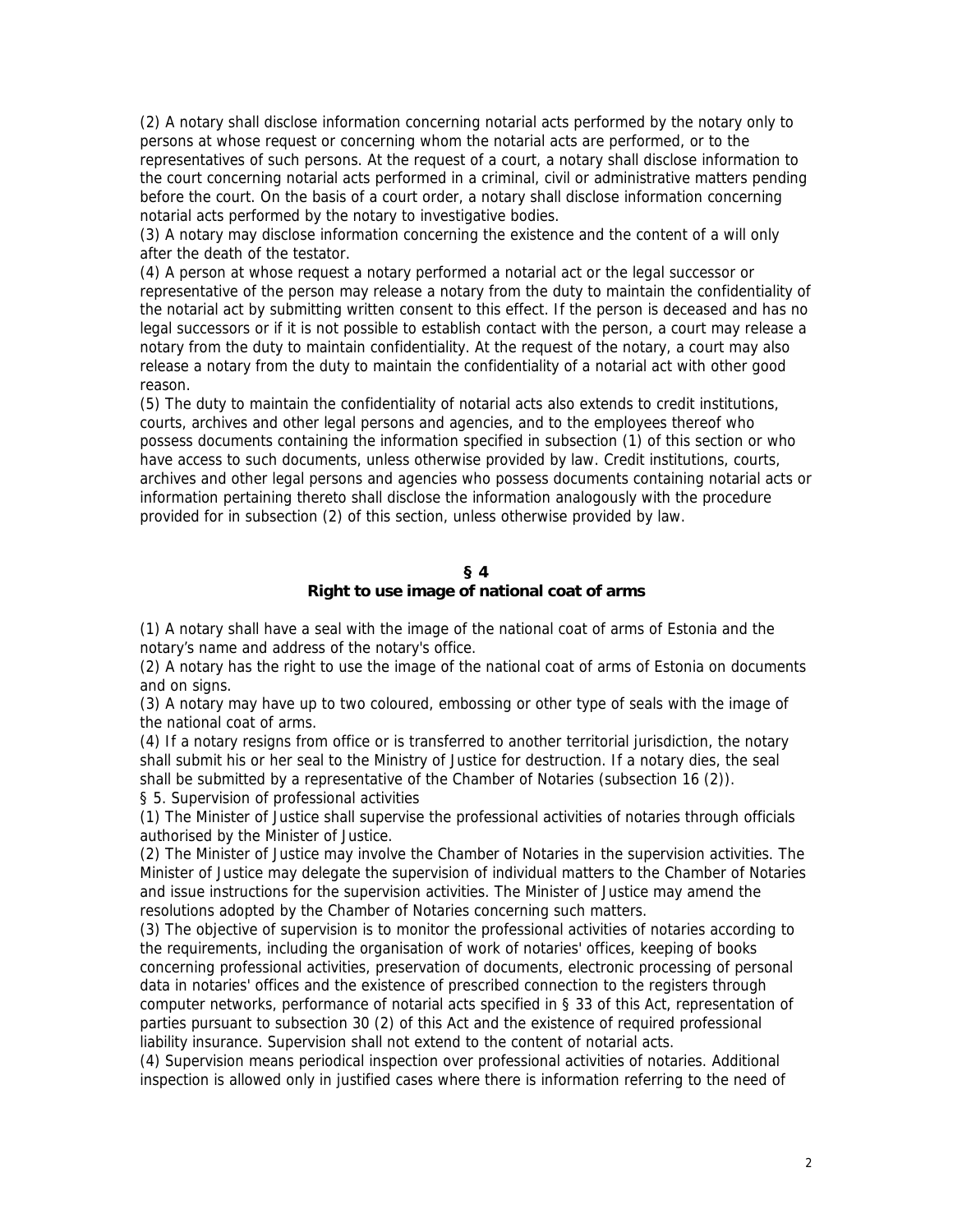inspection. In the case of a new notary, the first inspection shall be conducted within the notary's second year of office.

(5) A notary is required to present the books concerning his or her professional activities and other materials which are necessary for the supervision activities.

(6) This section also applies to the inspection of the professional activities of substitute notaries. § 6. Requirements for becoming notary

(1) An Estonian citizen with active legal capacity who has completed candidate service and passed the notary examination, has academic higher education in law and oral and written proficiency of Estonian, is honest and acts in compliance with high moral standards may become a notary.

(2) The following shall not be appointed as a notary:

1) a person who has been punished pursuant to criminal procedure for an intentionally committed criminal offence;

2) a person who has been removed from the office of judge or notary;

3) a person who has been expelled from the Estonian Bar Association;

4) a person who has been released from public service for a disciplinary offence;

5) a person who is bankrupt.

(3) A person who is a suspect, an accused or accused at trial in a criminal matter shall not be appointed as a notary during the time of the criminal proceedings.

### **§ 7 Filling of office on basis of competition**

An office of notary shall be filled on the basis of competition. The conditions and procedure for the competition shall be determined by the Minister of Justice after hearing the opinion of the Chamber of Notaries.

### **§ 8**

# **Number of offices and appointment to office**

(1) The number of notaries' offices and their corresponding territorial jurisdiction shall be determined by the Minister of Justice on the basis of the estimated number of notarial acts to be performed.

(2) A notary shall be appointed to office by the Minister of Justice.

(3) A notary shall be appointed to a specified territorial jurisdiction and a professional certificate shall be issued to the notary.

(4) A notary shall be appointed to office for life. At the request of a notary, the Minister of Justice may permit the notary to remain in office after attaining pensionable age if this is necessary to satisfy the need for notarial acts to be performed, but for no longer than ten years.

## **§ 9 Oath of office**

(1) Prior to assumption of office, a person appointed to the office of notary shall take the following oath of office before the Minister of Justice: "I swear by my honour and my knowledge to be faithful to the Republic of Estonia, to observe its Constitution and to be subject only to the law. As a notary, I swear that I shall execute my office in an honest, dignified and impartial manner."

(2) The oath of office of a notary shall be deposited in the Ministry of Justice.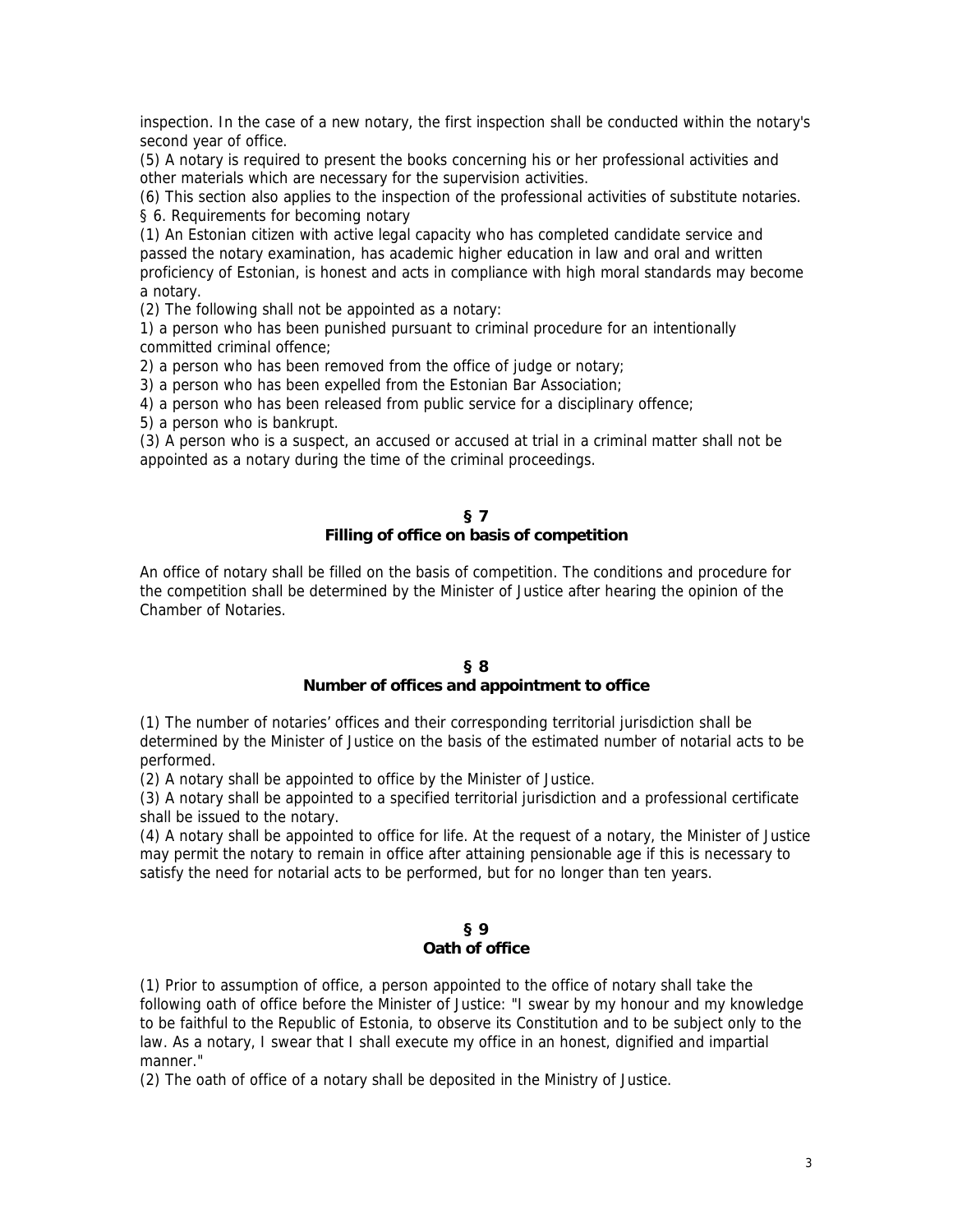# **§ 10 Assumption of office**

(1) A notary shall assume office within four months after appointment to office.

(2) Before assumption of office, a notary shall present a specimen of the impression of his or her official seal, specimen signature and professional liability insurance certificate to the Minister of Justice.

### **§ 11 Notary's office**

(1) A notary's place of work is his or her office.

(2) A notary is permitted to open only one office. At the request of a notary, the Minister of Justice may permit the notary to open several offices within the territorial jurisdiction of the notary.

(3) Two or more notaries appointed to the same territorial jurisdiction may operate a common office with the consent of the Board of the Chamber of Notaries. The rights and obligations of notaries in operating a common office shall be specified in a contract entered into between them. In operating a common office, each notary shall perform notarial acts in his or her own name and shall be personally liable for his or her professional activities.

(4) A notary is prohibited from practising in common office premises with representatives of other professions, except certified interpreters and translators.

(5) A notary's office shall be open on working days for at least five hours a day. If a notary opens several offices in his or her territorial jurisdiction, the specified requirement shall be valid only for one office. The notary shall determine the business hours of the other offices according to the need.

(6) A notary, being a holder of an office in public law and representative of a free profession, shall perform in person the duties imposed on him or her by law. Persons requesting the performance of notarial acts and parties entering into transactions to be notarially attested shall always have the possibility to directly address a notary in connection with the notarial act.

#### **§ 12 Restrictions related to office**

(1) A notary shall not hold other paid offices besides the office of notary or perform any other paid work except teaching or research.

(2) Also, a notary shall not engage in enterprise, or:

1) participate in a company or be a member of the management or supervisory board or a liquidator or procurator of a company;

2) be the director of a branch of a foreign company;

3) be a trustee in bankruptcy, member of a bankruptcy committee or compulsory administrator. (3) A notary may acquire securities which are publicly issued, including shares and convertible bonds.

(4) A notary shall not be a member of the leadership of a political party or belong to foreign political organisations.

(5) A notary and the employees of his or her office are prohibited from acting as intermediaries between parties entering into transactions unless otherwise provided by law.

(6) A notary is prohibited from advertising himself or herself or his or her professional activities. The communication of the name of a notary and of the office hours, address and

telecommunication numbers of a notary's office to the public is not deemed to be advertising.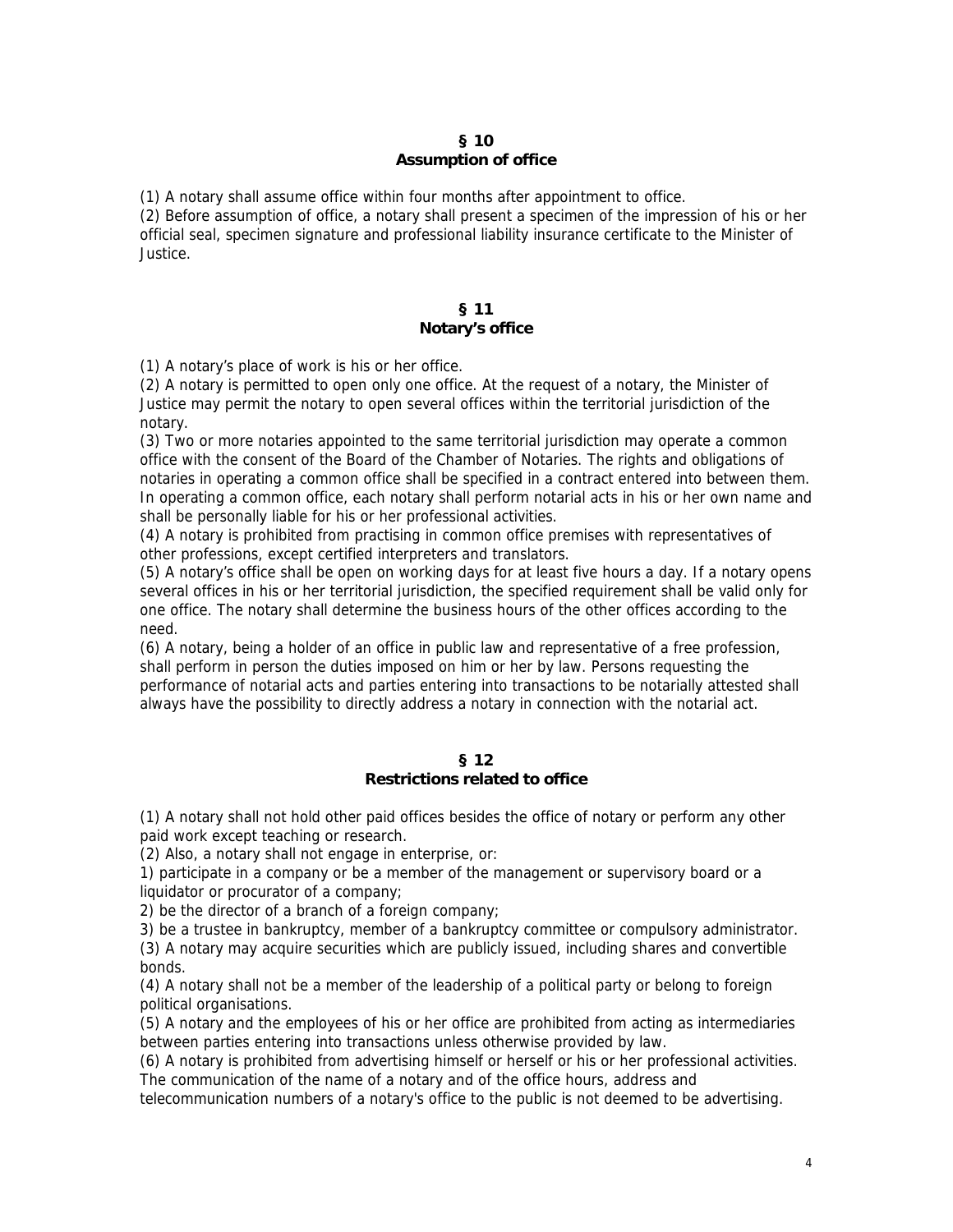### **§ 13 Notaries' fees and taxation**

(1) Fees are charged for the performance of notarial acts.

(2) The rates for notary's fees shall be established by an Act.

(3) Notaries are prohibited to enter into agreements concerning changing rates of fees.

(4) Each notarised document shall indicate the amount of fee charged by the notary.

(5) Notaries are taxed pursuant to the procedure for the taxation of sole proprietors. A notary shall pay value added tax.

(6) A notary's income from his or her professional activities is the amount which remains with the notary after payment of the maintenance costs of the notary's office, taxes provided by law and other compulsory payments related to the professional activities of the notary out of the amount received as fees of the notary.

### **§ 14 Liability**

(1) A notary shall be liable for damage arising from wrongful violation of his or her official duties. (2) A notary shall be liable for damage caused by persons who are parties to transactions or by third persons to the extent not compensated for by the persons who caused the damage. (3) The requirement arising from subsection (1) of this section shall expire within three years after the time when the victim became aware of the damage and of the person liable to compensate for the damage, but not later than within ten years after the damage was caused. (4) The state shall not be liable for damage caused by a notary.

### **§ 15**

### **Professional liability insurance**

(1) In order to ensure compensation for the damage specified in § 14 of this Act, a notary is required to enter into a professional liability insurance contract which shall meet the following conditions:

1) the insurer shall be a company which has permission to engage in insurance activities in Estonia;

2) the contract shall fully cover the liability arising from § 14 of this Act and also include the names of persons to whom the notary has professional liability;

3) the minimum amount of insurance coverage for one insured event shall be not less than one million kroons and the maximum amount of insurance indemnities payable during an insured year shall be not less than three million kroons.

(2) Liability for intentional violation of duties need not be insured.

(3) The Chamber of Notaries shall enter into insurance contracts to ensure compensation for damage caused by notary candidates and persons specified in subsection 20 (4) of this Act, and may enter into additional insurance contracts to secure the compensation for damage specified in § 14 of this Act.

## **§ 16 Preservation of documents**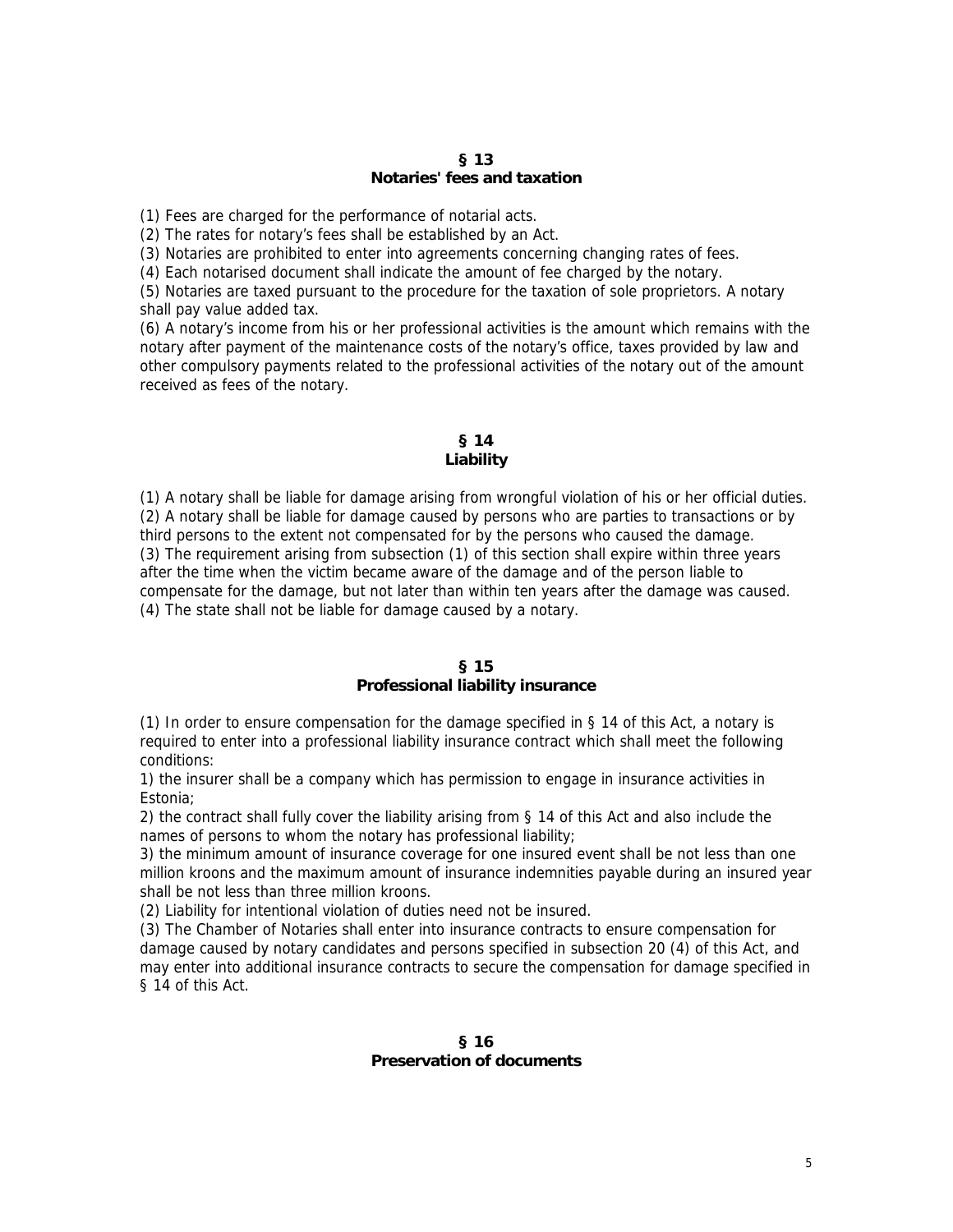(1) For the purpose of this Act, documents of a notary are notarial documents which are preserved by the notary on the basis of the Attestation Act, the source documents of notarial documents and books concerning the professional activities of a notary. Corresponding documents of a substitute notary are also deemed to be documents of a notary. The documents of a notary belong to the state.

(2) If a notary resigns from office or is transferred to another territorial jurisdiction, the notary shall transfer his or her documents to the state archive of his or her territorial jurisdiction. Upon the death or serious illness of a notary, a representative of the Chamber of Notaries shall transfer the documents. Documents may be transferred during the period of holding office.

(3) At the order of the Ministry of Justice, a substitute notary appointed to the office of a notary which is temporarily vacant may be required to receive the documents of a notary. At the order of the Ministry of Justice, another notary who holds office within the same territorial jurisdiction may be required to receive the documents of a notary which are necessary for the conclusion of commenced acts.

(4) Wills, testamentary contracts and testamentary files which are subject to preservation by the succession register of Tallinn City Court shall not be transferred to the archive.

(5) The procedure for preservation and transfer of a notary's documents shall be established by the Minister of Justice.

#### **§ 17 Release and removal from office**

(1) A notary shall be released from office by the Minister of Justice on the following bases: 1) at the notary's initiative;

2) due to the state of health of the notary which does not allow him or her to practise as a notary;

3) upon attaining the age limit specified in subsection 8 (4) of this Act.

(2) The Minister of Justice shall remove a notary from office on the following bases:

1) if a conviction of a court for an intentionally committed criminal offence has entered into force in respect of the notary, and also if any other conviction of a court has entered into force in respect of the notary by which a criminal punishment is imposed on the notary which makes it impossible for the notary to act as a notary;

2) in the case of serious violation related to office;

3) if the notary does not assume office within the term specified in subsection 10 (1) of this Act; 4) if other circumstances become evident which make it impossible for a person to practise as a notary.

(3) Before the release or removal of a notary from office, the Minister of Justice shall hear the explanation of the notary and the opinion of the Chamber of Notaries, except in the case specified in clause (2) 1) of this section.

## **§ 18 Suspension of period of office**

(1) The Minister of Justice may suspend the period of office of a notary at the request of the notary if the notary wishes to engage in individual professional development, or if the notary commences employment in the service of the Chamber of Notaries or other association of notaries, or for other good reason.

(2) The Minister of Justice may suspend the period of office of a notary in the following circumstances:

1) in the case provided for in clause 17 (1) 2) of this Act, until the release from office of the notary is decided;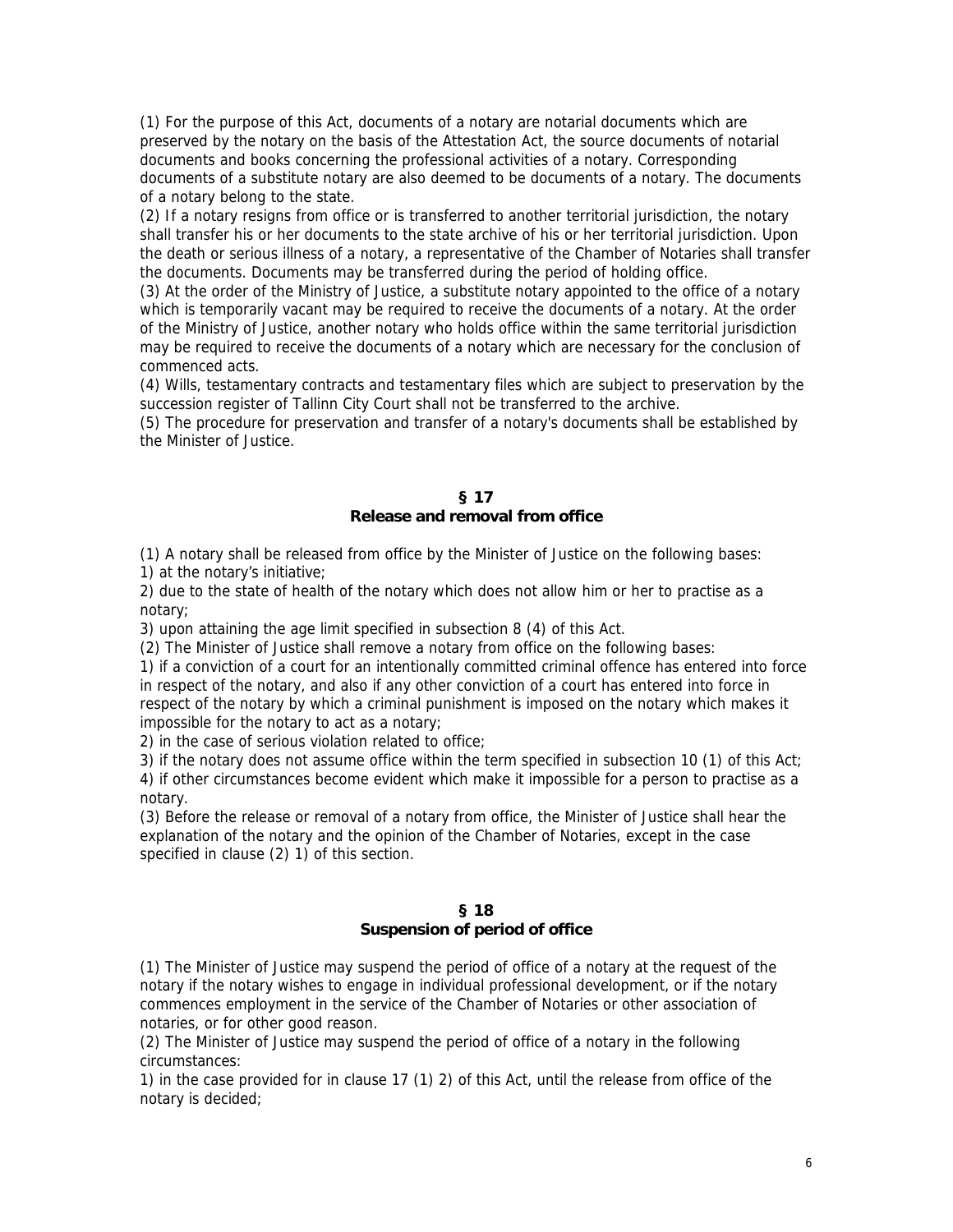2) in the case of the commencement of disciplinary proceedings against the notary, until the termination of the disciplinary proceedings;

3) in the case charges are brought against the notary pursuant to criminal procedure, from the date on which the charges are brought until the proceedings are terminated or the notary is acquitted, or until the Minister of Justice decides to terminate the suspension of the period of office of the notary.

(3) A notary whose period of office is suspended is prohibited from performing notarial acts. (4) For the period during which the right of a notary to execute office is suspended, a substitute notary shall be appointed pursuant to the procedure provided for in subsection 20 (1) of this Act.

#### **§ 19**

# **Absence from performance of professional duties**

A notary is required to notify the Chamber of Notaries of an absence from the performance of professional duties for more than two days. Permission of the Minister of Justice is required for a notary's absence from the performance of professional duties of more than one month, except in the case of illness, pregnancy or childbirth.

# **CHAPTER 3**

### Substitution of Notary

# **§ 20 Substitution of notary**

(1) At the request of a notary, the Chamber of Notaries shall appoint a substitute for the notary in the case of the notary's absence from the performance of professional duties of more than five days.

(2) At the request of a notary and with the approval of the Chamber of Notaries, the Minister of Justice may appoint a permanent substitute for the notary for a calendar year, and specify the cases when the substitute is required to assume office.

(3) A notary who is substituted for is prohibited from performing notarial acts.

(4) On the proposal of the Board of the Chamber of Notaries, the Minister of Justice may appoint a substitute notary for up to one year, if the office of a notary is temporarily vacant.

# **§ 21 Substitute notary**

(1) A substitute notary may be another notary, a former notary or a notary candidate who has sufficient practical experience.

(2) At the request of a notary, another Estonian citizen who complies with the requirements for notaries (except the requirement for completion of candidate service and passing of the notary examination) and who has passed the examination of a substitute notary may also be appointed as a substitute notary. The membership and rules of procedure of the examination board shall be approved by the Minister of Justice.

(3) A person who is appointed as a substitute notary shall take the notary's oath of office before the Minister of Justice before assumption of office if he or she has not done so previously.

(4) The duties and rights related to office of a substitute notary shall commence from his or her appointment to substitute office and terminate on the date of his or her release from substitute office.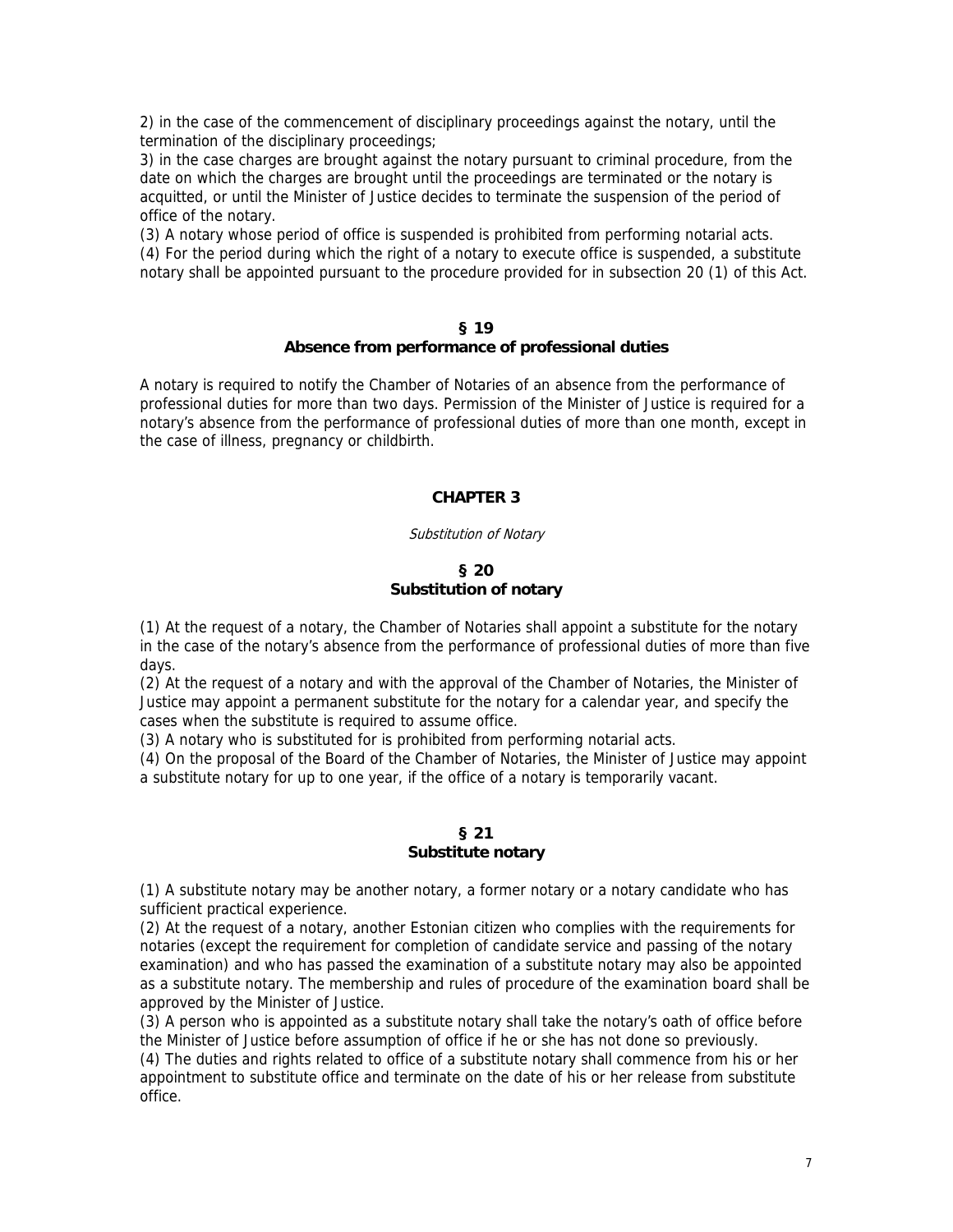(5) The provisions concerning notaries also apply to substitute notaries.

# **§ 22 Remuneration of substitute notary**

(1) A substitute notary appointed pursuant to the provisions of subsection 20 (4) of this Act shall receive remuneration from the Chamber of Notaries in the amount specified by the Chamber of Notaries. The fees received for notarial acts performed by a substitute notary shall be transferred to the Chamber of Notaries; the Chamber of Notaries shall also bear the maintenance costs of the notary's office.

(2) A substitute notary appointed pursuant to the provisions of subsections 20 (1) and (2) of this Act shall receive remuneration from the notary for whom he or she substitutes. The amount of remuneration shall be determined by the notary and the minimum remuneration shall be determined by the Chamber of Notaries.

### **§ 23 Liability of substitute notary**

(1) A substitute notary is held liable on the same bases as a notary.

(2) A notary and his or her substitute shall be solidarily liable for proprietary damage caused by the activity of the substitute notary appointed at the request of the notary (subsections 20 (1) and (2)).

(3) The Chamber of Notaries and a substitute notary shall be solidarily liable for proprietary damage caused by the activity of the substitute notary appointed at the request of the Chamber of Notaries (subsection 20 (4)).

# **CHAPTER 4**

Notary Candidate

### **§ 24 Notary candidate**

(1) Any Estonian citizen concerning whom no facts are known due to which he or she could be presumed to be unsuitable to practice as a notary may become notary candidate.

(2) The Chamber of Notaries shall organise competitions for applicants for notary candidate. The conditions of and procedure for the competitions shall be determined by the Minister of Justice after hearing the proposals of the Chamber of Notaries.

(3) Applicants for notary candidate shall be appointed to candidate service by the Minister of Justice.

### **§ 25 Candidate service**

(1) Candidate service is training held on the basis of a programme approved by the Chamber of Notaries and performance of duties assigned by the Chamber of Notaries. The number of notary candidates in candidate service shall be determined by the Minister of Justice. The Chamber of Notaries shall be liable for the activities of notary candidates related to service. A notary shall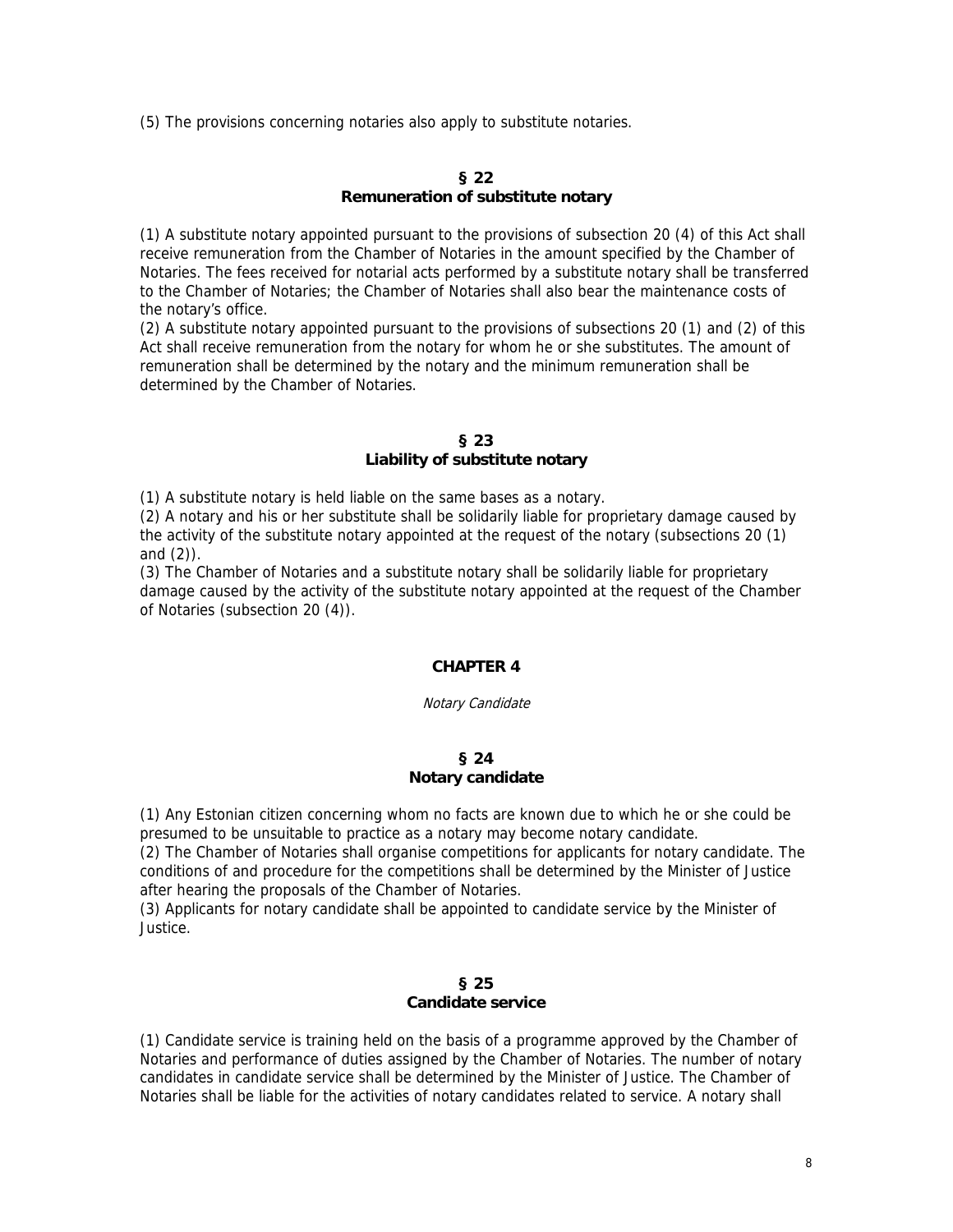ensure a notary candidate who is referred to service with the notary by the Chamber of Notaries with activities which correspond to the objective of the training.

(2) The training of a notary candidate shall last for two years and end with the notary examination. On the proposal of the Chamber of Notaries, the Minister of Justice may change the duration of the training.

(3) After passing the notary examination, a notary candidate shall continue candidate service and perform duties assigned to him or her by the Chamber of Notaries. A notary candidate does not have the right to perform notarial acts in his or her name, except if he or she is appointed as a substitute notary.

#### **§ 26**

# **Remuneration of notary candidate**

During candidate service, a notary candidate shall receive monthly remuneration from the Chamber of Notaries in an amount equal to at least four times the minimum monthly wage established by the Government of the Republic. The Chamber of Notaries may increase the amount of remuneration.

(19.06.2002 entered into force 29.07.2002 - RT I 2002, 64, 390)

# **§ 27**

# **Notary examination**

(1) A notary candidate who has successfully completed the training programme shall perform the notary examination. The membership and rules of procedure of the examination board shall be approved by the Minister of Justice.

(2) Before the notary examination, a notary candidate shall submit to the Chamber of Notaries a report concerning his or her training.

(3) Before the notary examination, the notary instructing a notary candidate shall submit to the Chamber of Notaries his or her opinion on the suitability of the notary candidate to practice as a notary.

### **§ 28 Termination of candidate service**

(1) Candidate service shall be terminated by the Minister of Justice on the proposal of the Chamber of Notaries.

(2) Candidate service is terminated on the following bases:

1) at the notary candidate's initiative;

2) if the notary candidate is determined to be unsuitable to practice as notary;

3) if, after passing the notary examination and without good reason, a notary candidate fails to apply for an office of notary being filled by competition;

4) if the termination of candidate service is imposed on a notary candidate as disciplinary punishment.

(3) Candidate service ends with appointment of a notary candidate as a notary.

# **CHAPTER 5**

Professional Activity of Notaries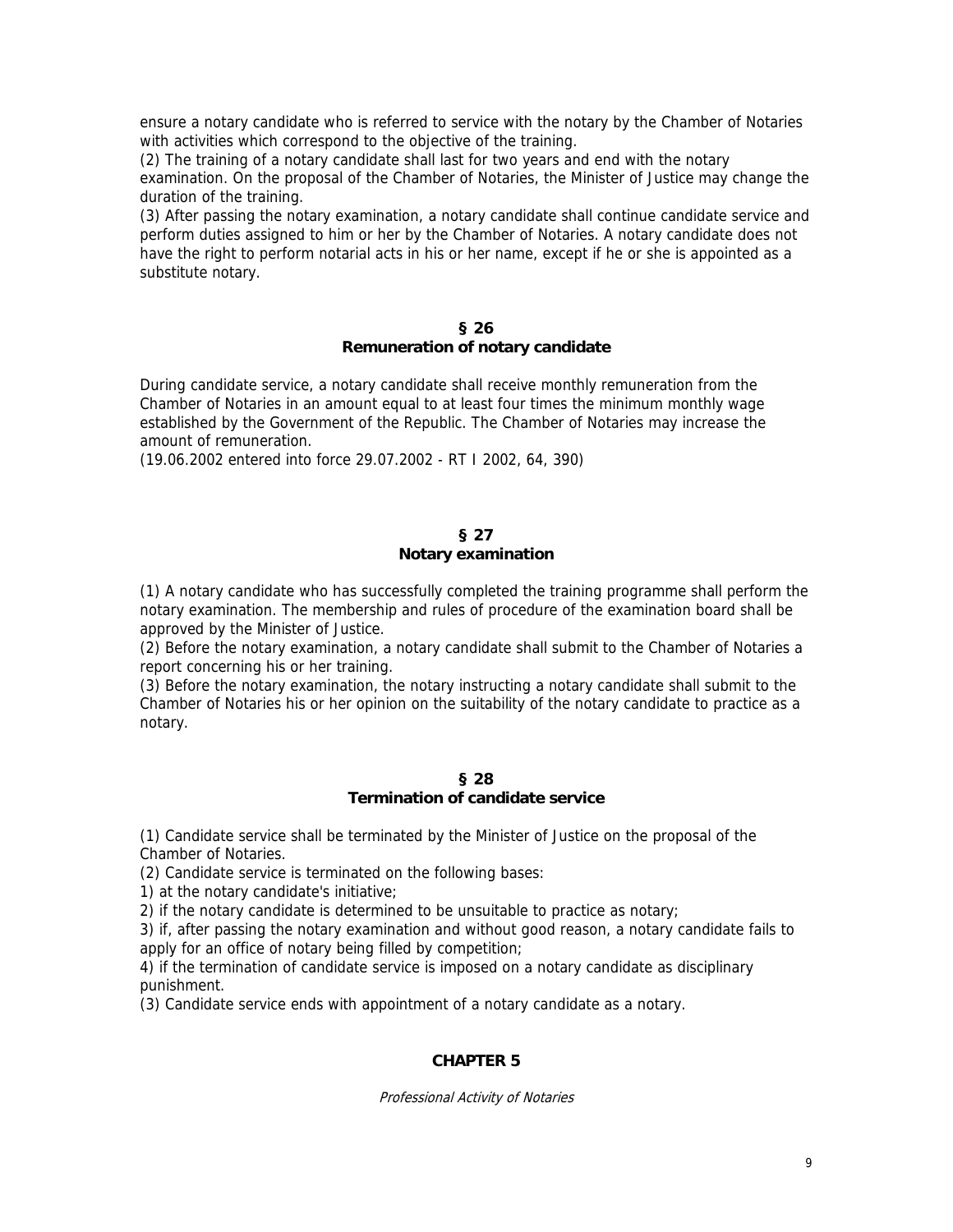# **§ 29 Notarial acts**

(1) Notaries shall perform the following notarial acts at the request of persons pursuant to the procedure provided by the Attestation Act:

1) attest transactions and declarations of intention, authenticity of signatures and copies, correctness of translations of documents and authenticity of signatures of translators;

2) attest other facts and events which have a legal meaning, including voting or ballot results and results of drawing of lots, and sea protests;

3) receive deposits of and transfer money, securities and valuables;

4) issue certificates concerning data entered in registries and printouts from registries;

5) prepare lists of assets;

6) forward petitions and notices;

7) organise and attest auctions.

(2) Notaries shall settle succession matters in the cases and pursuant to the procedure provided for in the Law of Succession Act.

(3) Notaries shall preserve notarial documents and issue copies thereof pursuant to the procedure established by law.

(4) Notaries shall record the notarial deeds prepared by them in digital notarial archives  $(§ 44^1)$ and shall certify the compliance of the recorded data with the data on the original document. Notaries shall record documents with notarial notations in digital notarial archives if the notaries preserve the original documents of the documents with notarial notations pursuant to subsection 46 (3) of the Attestation Act and it is technically possible.

(14.11.2001 entered into force 01.02.2002 - RT I 2001, 93, 565)

# **§ 30**

# **Legal assistance and representation**

(1) Notaries have the duty to provide legal assistance to the parties to notarial acts and to prepare corresponding draft documents.

(2) Notaries may represent parties in judicial and administrative agencies without specific authorisation, including the forwarding and reclamation of documents and submission of objections, unless otherwise prescribed by law.

(3) At the request of a notary, judicial and administrative agencies shall submit documents necessary for the performance of notarial acts and copies thereof to notaries, unless otherwise prescribed by law.

### **§ 31**

# **Certificates concerning data entered in registries and printouts from registries**

(1) On the basis of data received from the commercial registry and the non-profit associations and foundations register, notaries shall issue certificates concerning the existence, address and persons with right of representation of legal persons, and concerning other legal facts. Such certificates can be used as proof on equal grounds with certificates and copies issued by the registration departments of courts.

(2) A notary shall issue a certificate concerning data entered in registries only after having verified the data received form the register which is the basis for the issue of the certificate, or after having examined the copy of the registry card. The notary shall make an entry in the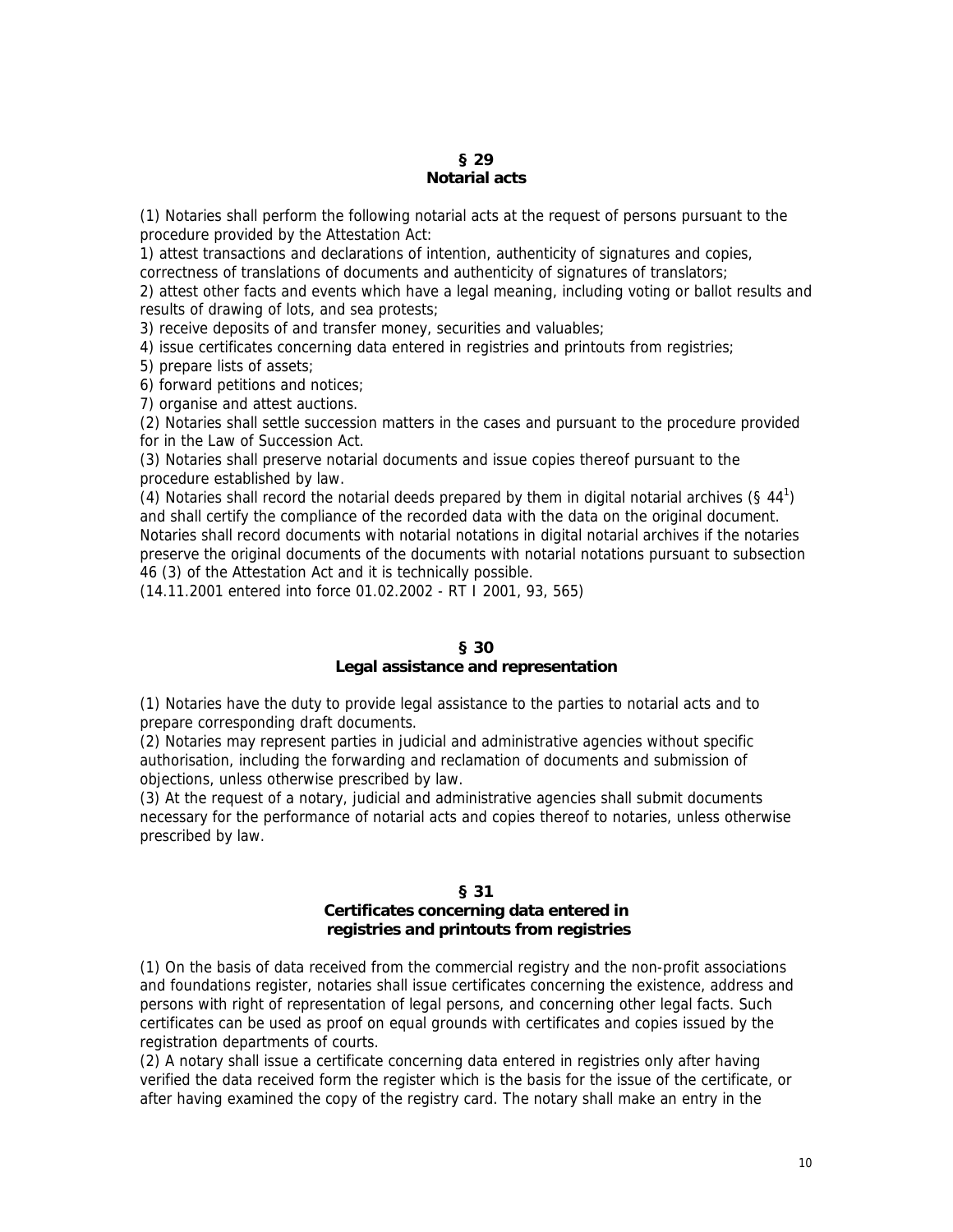certificate concerning the date on which he or she examined the data from the register or issued the copy.

(3) If registers are maintained electronically pursuant to Chapter  $10<sup>1</sup>$  of the Land Register Act (RT I 1993, 65, 922; 1999, 44, 511; 2001, 21, 113; 31, 171; 56, 336; 93, 565) or Chapter 9 of the Commercial Code (RT I 1995, 26-28, 355; 1998, 91-93, 1500; 1999, 10, 155; 23, 355; 24, 360; 57, 596; 102, 907; 2000, 29, 172; 49, 303; 55, 365; 57, 373; 2001, 34, 185; 56, 332 and 336; 89, 532; 93, 565 ; 2002, 3, 6; 35, 214; 53, 336; 61, 375; 63, 387; 388), a notary's office shall be connected to the registers through computer networks. Notaries shall issue certified printouts of computerised registers at respective request.

#### **§ 32 Taking person's oath**

A notary may take a person's oath and attest a written statement given under oath only if this is necessary for the establishment of a person's rights in a foreign state pursuant to the law of the foreign state or the requirements of the public authorities of the foreign state, or in any other manner.

## **§ 33 Deposit**

(1) Notaries may deposit money, securities, valuables and documents if depositing is connected with transactions certified by the notaries and the persons applying for deposit have legitimate interest arising from the transactions to ensure performance of the transactions by deposit. Notaries shall not deposit other things or cash. Other cases of deposit may also be prescribed by law.

(2) A notarised application of a person applying for deposit is the basis for deposit unless the application is already included in the notarial deed prepared concerning the securable transaction.

(3) Disposal of deposited property is permitted only for delivery of the deposited property to an entitled person or a third person designated thereby or for returning the deposited property to the depositor.

(4) Notaries shall refuse to dispose of deposited property if disposal violates the rights of persons who have entered into a securable transaction or the rights of third persons.

(14.11.2001 entered into force 01.02.2002 - RT I 2001, 93, 565)

## **§ 34 Auction**

(1) A notary is competent to conduct and attest auctions of immovables and registered ships. (2) A notary may conduct and attest auctions of movables only if this is connected to auctions of immovables and registered ships or the distribution of assets attested by a notary.

## **§ 35 Jurisdiction and location of performance of notarial acts**

(1) A notarial act may be performed by any notary at the request of a person, except if law provides that a certain type of notarial act may be performed only by a notary of a certain territorial jurisdiction.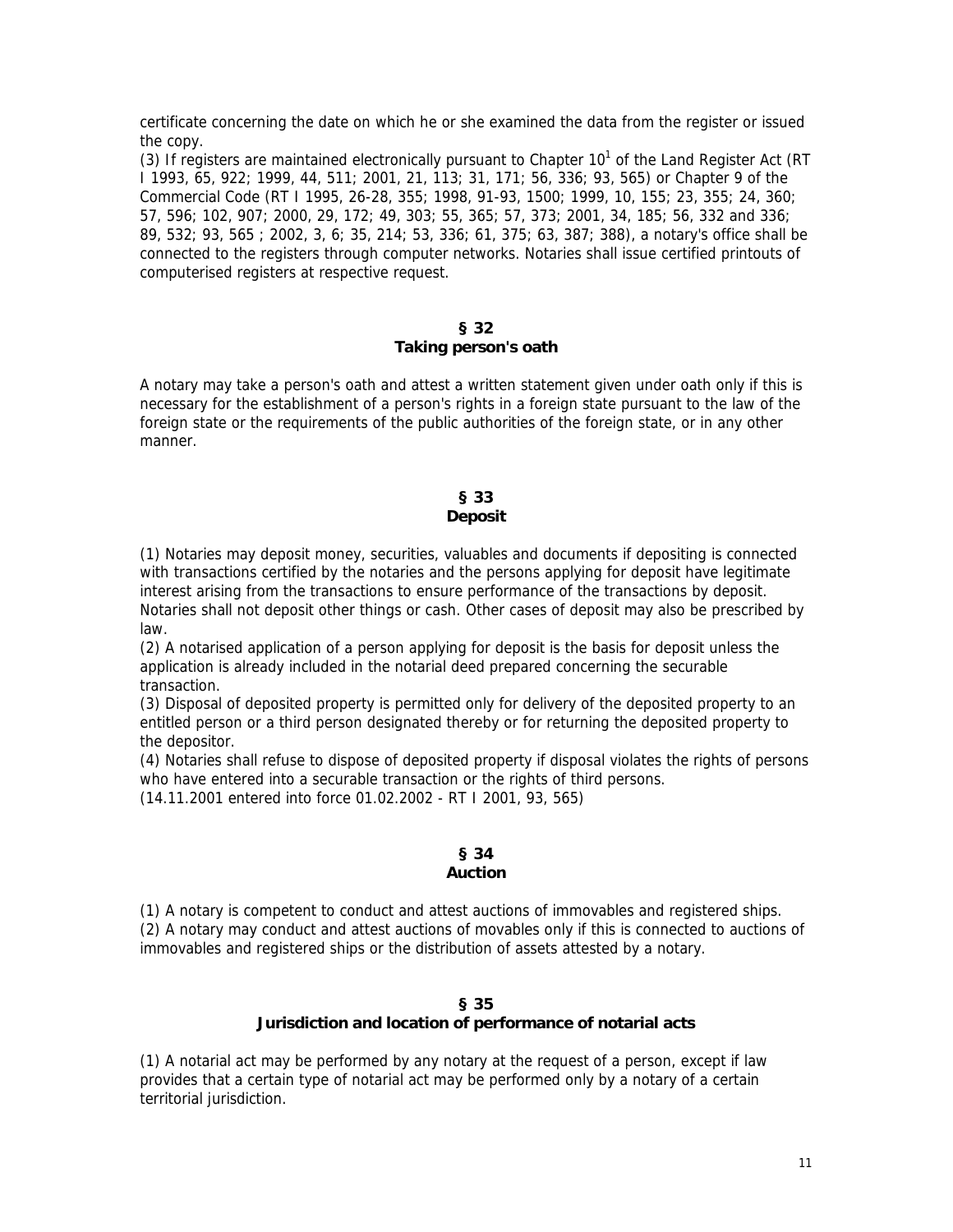(2) A notary shall perform notarial acts in his or her office.

(3) At the request of a person requesting a notarial act, a notary shall, in justified cases, perform the notarial act at any other location in his or her territorial jurisdiction specified by the person.

### **§ 36**

### **Term of performance of notarial acts**

A notary shall perform a notarial act after all necessary documents have been collected and all prescribed payments have been made.

#### **§ 37**

## **Postponement and suspension of notarial act**

(1) A notarial act shall be postponed:

1) in the case of collection of supplementary information or documents, until receipt thereof;

2) in the case of performance of expert analysis, until receipt of the expert opinion;

3) at the request of an interested person who wishes to contest a fact or right concerning the content of the notarial act in a court, for up to ten days.

(2) The performance of a notarial act shall be suspended on the basis of a court notice to this effect until settlement of the legal dispute in court.

(3) Upon the postponement or suspension of a notarial act, a notary shall not issue documents prepared pursuant to the Attestation Act, original copies or copies thereof within the scope of the notarial act.

### **§ 38**

# **Restrictions on right to perform notarial acts**

(1) In the performance of notarial acts, a notary shall comply with the provisions of §§ 3, 4, 7 and 8 of the Attestation Act.

(2) If, upon the application of restrictions specified in subsection (1) of this section to a notarial act, a situation arises where no notary of a territorial jurisdiction has the right to perform an act which can be performed only by a notary of the particular territorial jurisdiction, the Minister of Justice shall appoint a notary who shall have the right to perform the act.

# **§ 39**

# **Registration of notarial acts and reporting**

(1) All notarial acts shall be registered in a register of notarial acts.

(2) The Minister of Justice shall establish the types and format of and procedure for the keeping of registries of notarial acts.

(3) If necessary, an extract from a register of notarial acts shall be issued to a person, at whose request or concerning whom a notarial act was performed, on the basis of a written application of the person.

(4) A notary shall submit a quarterly statistical report of the notary's professional activities to the Minister of Justice. The Minister of Justice shall determine a list of data necessary for the reporting and the manner of submission of the report.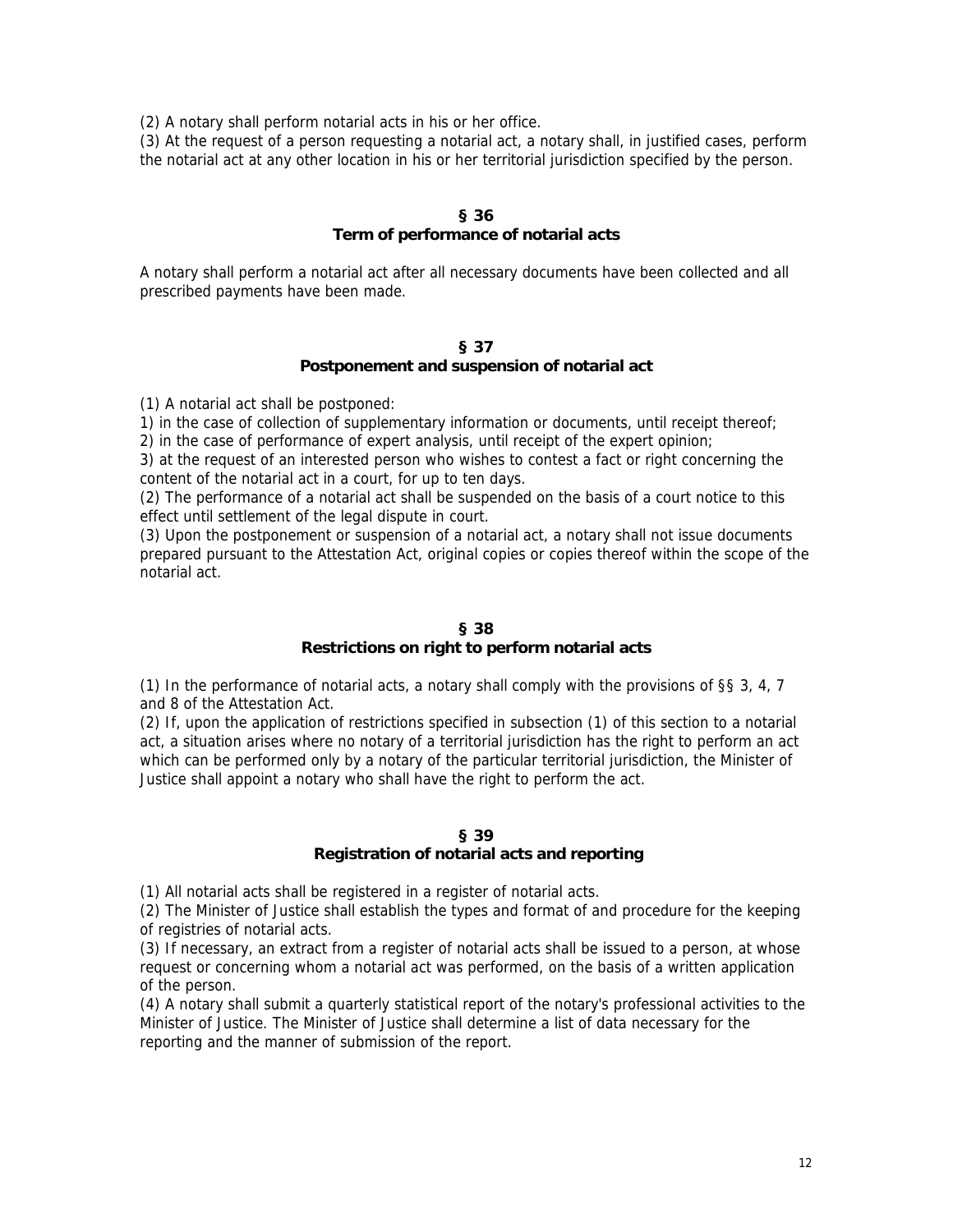#### **§ 40 Refusal to perform notarial act**

(1) A notary shall refuse to perform a notarial act only for reasons provided by law.

(2) At the request of a person who was refused the performance of a notarial act, a notary shall issue a document setting out the reasons for refusal to the person not later than within three working days after the day of refusal.

(3) A notary is required to explain to the person who was refused the performance of a notarial act the procedure for appeal against a refusal, including the right to request the document specified in subsection (2) of this section.

(4) A person who was refused the performance of a notarial act by a notary may request the performance of the notarial act by way of administrative court procedure.

### **§ 41 Performance of notarial acts for aliens**

Citizens of other states and stateless persons may, in person or through their representatives, request the performance of notarial acts pursuant to the same procedure as Estonian citizens.

**§ 42.** (Repealed - 14.11.2001 entered into force 01.02.2002 - RT I 2001, 93, 565)

# **CHAPTER 6**

#### Chamber of Notaries

# **§ 43 Legal status of Chamber of Notaries**

(1) The Chamber of Notaries is a legal person in public law; all notaries are members of the Chamber of Notaries.

(2) The Chamber of Notaries shall operate pursuant to this Act and its statutes which shall be adopted by the meeting of the Chamber of Notaries and approved by the Minister of Justice. (3) The statutes of the Chamber of Notaries shall provide for the organisation of work of the bodies of the Chamber of Notaries, legal relationship between the bodies and the notaries, the procedure for administration and management of the Chamber of Notaries and regulate other issues within the competence of the Chamber of Notaries.

(4) The legality of the activities of the Chamber of Notaries shall be supervised by the Minister of Justice who has the right to require the submission of documents necessary for supervision activities from the Board of the Chamber of Notaries and file protests with administrative courts against legal acts of and measures taken by the bodies of the Chamber of Notaries.

(5) The Chamber of Notaries shall submit a report to the Minister of Justice, at a time determined by the latter, concerning the activities of the Chamber of Notaries, of notaries and notary candidates during the preceding year, and a work schedule for the performance of the principal duties of the Chamber of Notaries during the following year.

(6) The Minister of Justice shall hear the opinion and proposals of the Chamber of Notaries before deciding on issues within his or her competence concerning notaries.

(7) The Chamber of Notaries shall be registered in the state register of state and local government agencies pursuant to the procedure provided for in the statutes of the register. (12.06.2002 entered into force 01.08.2002 - RT I 2002, 57, 357)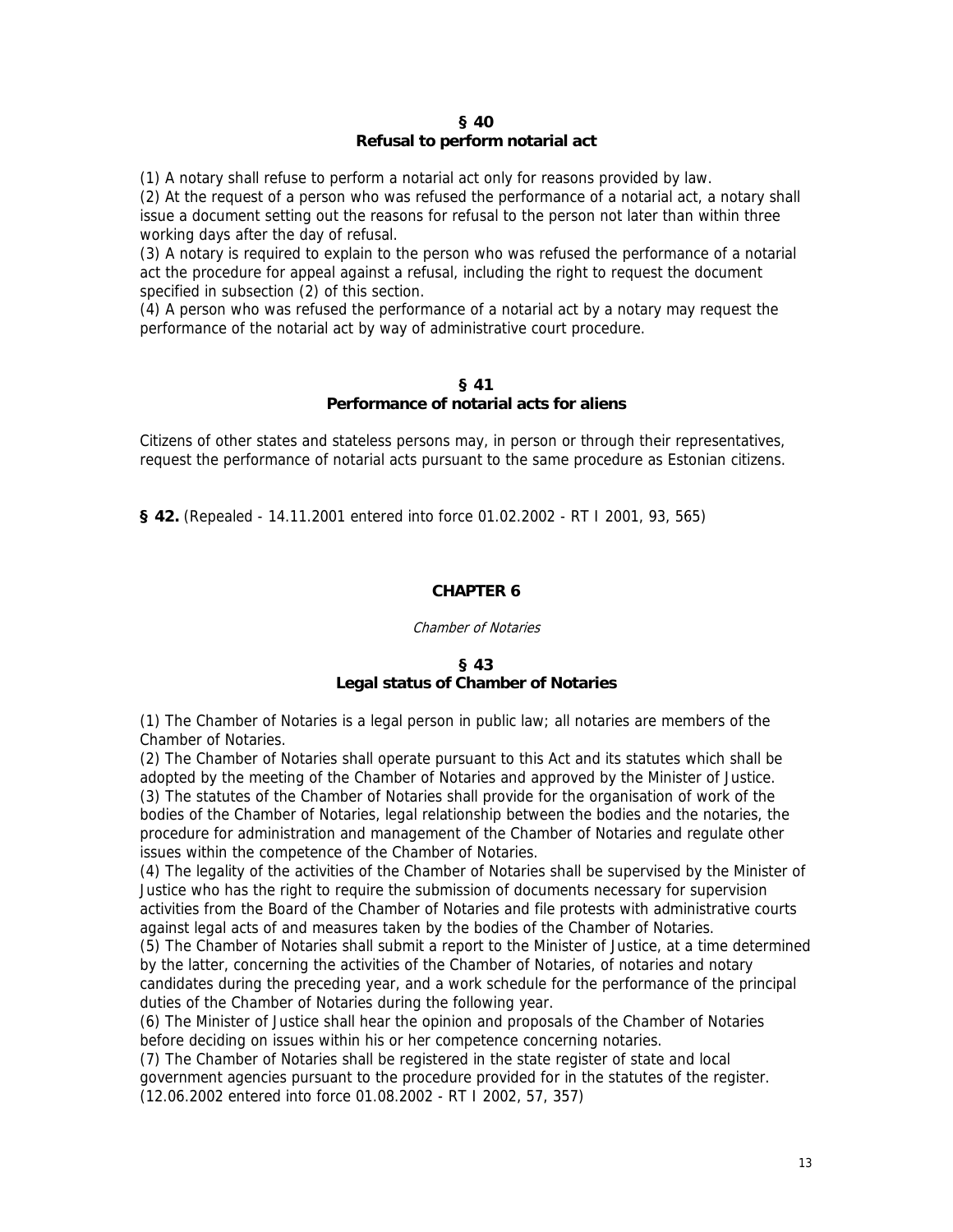## **§ 44 Activities of Chamber of Notaries**

(1) The objective of the Chamber of Notaries is to:

1) monitor that notaries execute their professional activities in a conscientious and correct manner, comply with professional ethics and act in a dignified manner;

2) harmonise professional activities of notaries;

3) organise training of notaries and employees of notaries' offices;

4) organise candidate service;

5) provide assistance to the Minister of Justice in the supervision activities specified in § 5 of this Act;

6) manage and administer digital notarial archives.

(14.11.2001 entered into force 01.02.2002 - RT I 2001, 93, 565)

(2) For the fulfilment of its objectives, the Chamber of Notaries:

1) represents notaries before administrative agencies and other domestic and foreign institutions;

2) prepares recommendations for the harmonising of the practice of notaries related to office;

3) requires written explanations from notaries concerning complaints filed with regard to the notaries and where necessary and submits proposals for the commencement of disciplinary proceedings to the Minister of Justice;

4) establishes compulsory contributions by notaries to the Chamber of Notaries;

5) establishes salaried offices within the Chamber of Notaries;

6) allocates funds from its budget to notaries whose income is insufficient to hold an office of a notary due to circumstances independent of the notary but whose holding the office is material for the service of the needs of the residents of the corresponding territorial jurisdiction;

7) allocates subsidies to retired notaries and their family members, where necessary;

8) may acquire and dispose of real and movable property necessary for the performance of the duties specified in this Act;

9) uses other methods of activity which are in compliance with law and its statutes.

(3) The Chamber of Notaries has the right to issue specifying instructions which are binding on notaries in accordance with this Act and other legislation:

1) in order to ensure compliance with the provisions of subsections 2 (3) and (4), subsection 11 (6) and § 12;

2) in order to ensure the proprietary interests of parties to notarial acts and of third persons;

3) concerning the operating of common offices and use of common office space;

4) concerning public appearances by notaries and the format of the signs of notaries' offices;

5) concerning the workload of employees of notaries' offices and organisation of training for the employees;

6) concerning the volume of professional in-service training for notaries and participation of notaries in the training;

7) concerning the performance of notarial acts outside of notaries' offices or territorial jurisdiction of notaries;

8) concerning training provided for notary candidates at notaries' offices;

9) concerning duties of office upon communication with other notaries, courts, administrative agencies, advocates and persons involved in attestation procedure.

# **§ 441 Digital notarial archives**

(1) Data recorded by notaries pursuant to subsection 29 (4) of this Act shall be preserved in digital notarial archives.

(2) The duty to maintain confidentiality provided for in § 3 of this Act also extends to data preserved in digital notarial archives. The Chamber of Notaries and notaries shall ensure the data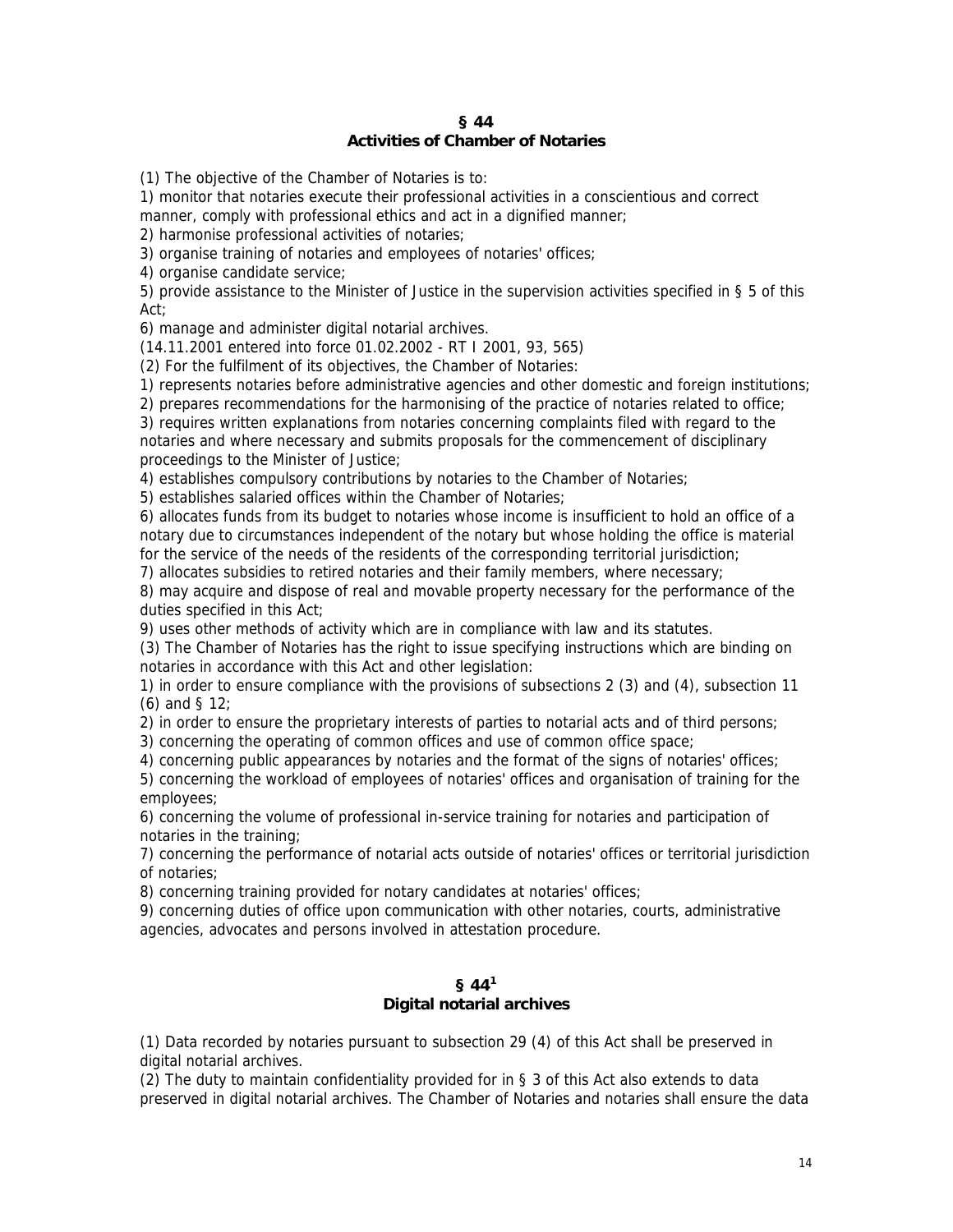protection of digital notarial archives. Data processing by third persons is permitted only if the obligation to maintain confidentiality and compliance with the requirements of data protection are ensured.

(3) Only notaries and their substitutes have the right to access digital notarial archives. Notaries shall have access to the data recorded by them. Access to other data is permitted only with the permission of a person at whose request or regarding whom a notarial act is performed, or by his or her representative. Notaries may also verify data recorded by other notaries if notarial deeds prepared or notarial notations made by the other notaries are submitted to them as bases for acts of attestation.

(4) If, pursuant to law, notaries are required or entitled to submit documents to land registries or registration departments of courts, the notaries shall forward also data recorded in digital notarial archives in addition to the documents on paper.

(5) The Chamber of Notaries shall establish instructions for the maintenance of digital notarial archives, including instructions concerning adding of data in books concerning the professional activities of a notary, recording of data, certification of the compliance of recorded data with the data on original documents, the technical conditions for access to data, the duty to maintain confidentiality and ensurance of data protection.

(6) The Minister of Justice shall establish the conditions and procedure for forwarding data specified in subsection (4) of this section.

(14.11.2001 entered into force 01.02.2002 - RT I 2001, 93, 565)

### **§ 45**

# **Right of Chamber of Notaries to use national coat of arms**

(1) The Chamber of Notaries shall have a seal with the image of the national coat of arms of Estonia.

(2) The Chamber of Notaries has the right to use the image of the national coat of arms of Estonia on its documents and on signs.

## **§ 46 Web-site of Chamber of Notaries**

At the web-site of the Chamber of Notaries, the Chamber of Notaries shall make available information concerning notaries which is necessary to the public; above all, the addresses, office hours and telecommunication numbers of notaries' offices shall be indicated.

# **§ 47**

# **Calling meeting of Chamber of Notaries and adoption of resolutions**

(1) Regular meetings of the Chamber of Notaries shall be held once a year.

(2) Extraordinary meetings shall be called:

1) on the initiative of the Board of the Chamber of Notaries;

2) on the proposal of the Minister of Justice;

3) at the request of at least 1/5 of the members of the Chamber of Notaries.

(3) A meeting shall be called by the Board of the Chamber of Notaries by giving notice to the members of the Chamber of Notaries of the time, place and agenda of the meeting at least two weeks in advance.

(4) The Minister of Justice shall call a meeting of the Chamber of Notaries (clause (2) 2) of this section) if issues concerning notaries which allow no postponement need to be resolved. The Minister of Justice shall also determine the agenda of the meeting. If the Chamber of Notaries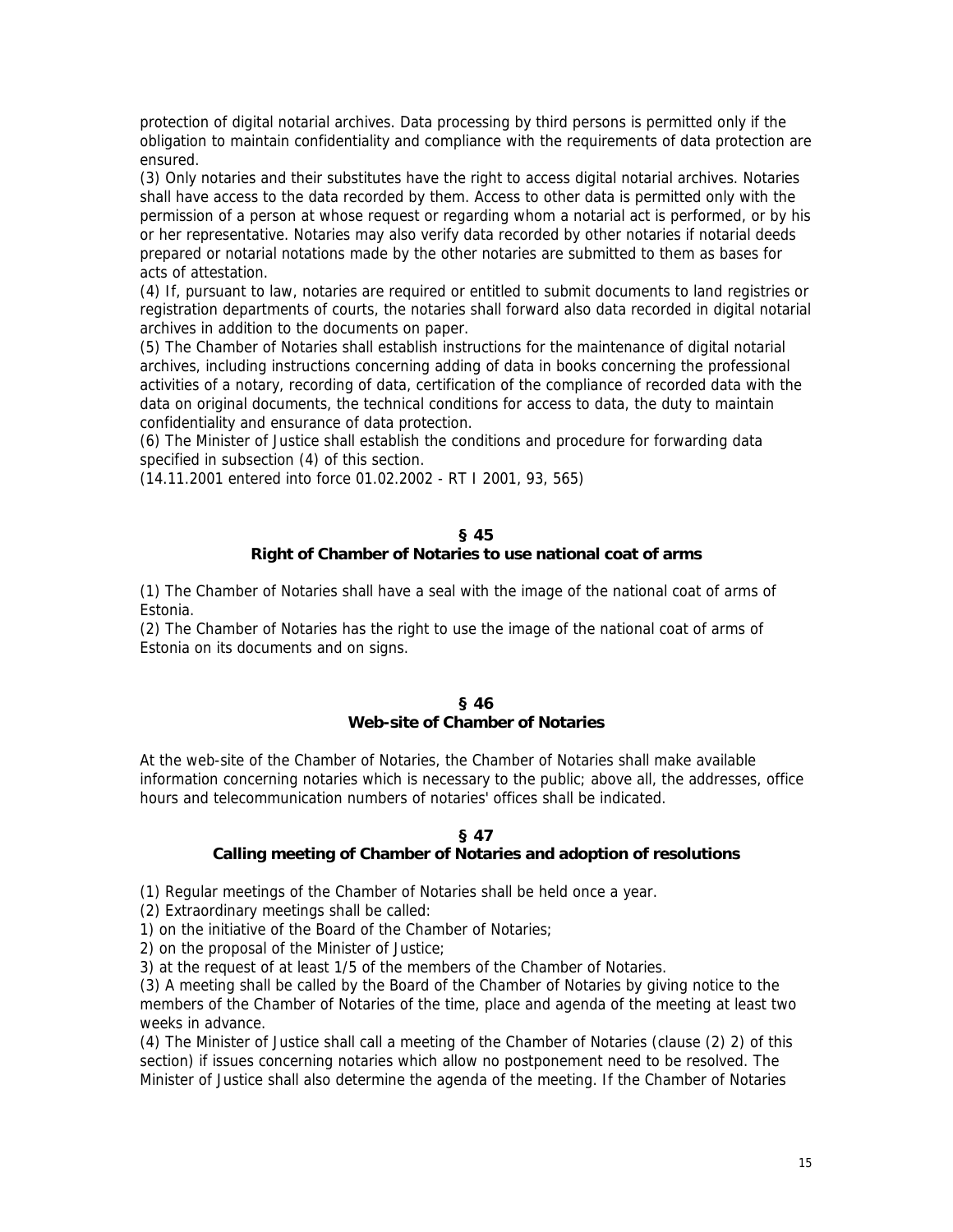has not been able to fulfil its duties to a material extent, the Minister of Justice may make a proposal for the election of a new Board upon calling an extraordinary meeting. (5) Members of the Board of Notaries shall participate in meetings personally or through a representative. Notaries may represent one another on the basis of authorisation documents. (6) A meeting has a quorum if at least two-thirds of the total number of members of the Chamber of Notaries are represented at the meeting. The resolutions of meetings shall be made by a simple majority vote.

#### **§ 48 Competence of meeting of Chamber of Notaries**

(1) The meeting of the Chamber of Notaries may enter on its agenda and adopt resolutions concerning any issue within the competence of the Chamber of Notaries.

(2) Only the meeting is competent to decide on the following issues:

1) approval of statutes;

2) issue of the instructions specified in subsection 44 (3) of this Act;

3) election of the Board;

4) approval of annual budget;

5) establishment of amount of compulsory contributions by notaries to the Chamber of Notaries;

- 6) approval of annual reports;
- 7) election of the audit committee;

8) election of court of honour;

9) appointment of auditor.

(3) The meeting may grant the Board the right to make, with good reason, amendments to the budget of the Chamber of Notaries which shall be submitted for approval to the next meeting.

### **§ 49**

# **Membership and sessions of Board of Chamber of Notaries**

(1) The meeting of the Chamber of Notaries shall elect the Board of the Chamber of Notaries which is comprised of the chairman and deputy chairman of the Chamber of Notaries and three members of the Board.

(2) The Board is elected by secret ballot for a term of three years.

(3) Sessions of the Board are generally held once a month and convened by the chairman of the Chamber of Notaries.

## **§ 50**

# **Competence of Board and chairman of Chamber of Notaries and duty to maintain confidentiality**

(1) During the time between the meetings of the Chamber of Notaries, the Board of the Chamber of Notaries shall perform all duties of the Chamber of Notaries which do not fall within the competence of the audit committee, court of honour or exclusively within the competence of the Chamber of Notaries. The Board shall ensure compliance with the statutes of the Chamber of Notaries and implementation of the resolutions of meetings of the Chamber of Notaries. (2) The chairman of the Chamber of Notaries shall represent the Chamber of Notaries in all legal acts.

(3) Notaries who are members of the Board of the Chamber of Notaries, audit committee or court of honour and the employees of the Chamber of Notaries shall not disclose information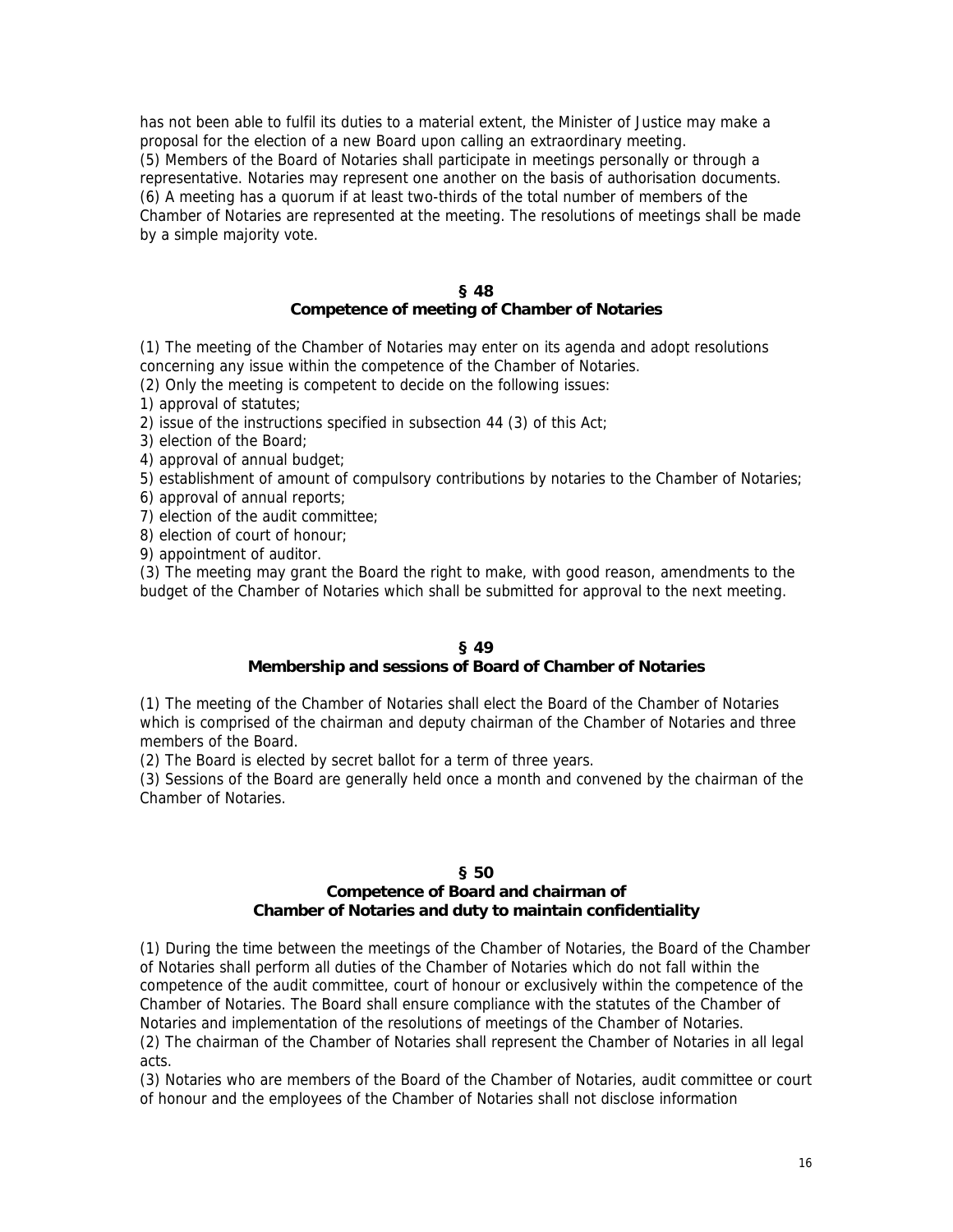concerning the content of notarial acts which have become known to them through their activities. They are allowed to disclose such information only in court if they have respective permission of the Board. The duty to maintain the confidentiality of information shall continue also after resignation from a body of the Chamber of Notaries or the service of the Chamber of Notaries.

### **§ 51 Audit committee**

(1) The audit committee of the Chamber of Notaries shall audit the economic activities and management of the Chamber of Notaries on the initiative of the committee or at the request of at least 1/5 of the notaries.

(2) Before the Board submits an annual report of the Chamber of Notaries to the meeting of the Chamber of Notaries for approval, the audit committee shall express its opinion concerning the report.

(3) The audit committee shall be elected with at least three members for up to three years. A member of the audit committee shall not be a member of the Board or the court of honour. (4) The audit committee adopts resolutions by a majority of the votes of the members in favour.

# **§ 52 Court of honour**

(1) The court of honour of the Chamber of Notaries shall, on the initiative of notaries, the Board or the audit committee, hear complaints filed against the execution of professional activities by notaries, the professional ethics and conduct of notaries. The court of honour shall act as a court of arbitration in matters of honour among notaries at the request of the parties to a dispute. (2) Upon the hearing of a matter, the court of honour has the right to require explanations form the persons concerned. The persons concerned have the right to be present at the hearing of the matter.

(3) The opinions of the court of honour concerning heard matters shall be communicated to all notaries. The court of honour has the right to admonish a notary in error. Where necessary, the court of honour makes a proposal to the Minister of Justice to commence disciplinary proceedings.

(4) The court of honour shall be elected with at least three members for up to three years. An appropriate number of alternative members shall be elected together with the members and a procedure for substitution shall be determined.

(5) The court of honour adopts resolutions by a majority of the votes of the members in favour. If a member of the court of honour cannot be impartial in a matter under hearing, the member shall remove himself or herself from the hearing. A removed member shall be substituted by an alternative member.

(6) A member of the court of honour shall not be a member of the Board or the audit committee.

### **CHAPTER 7**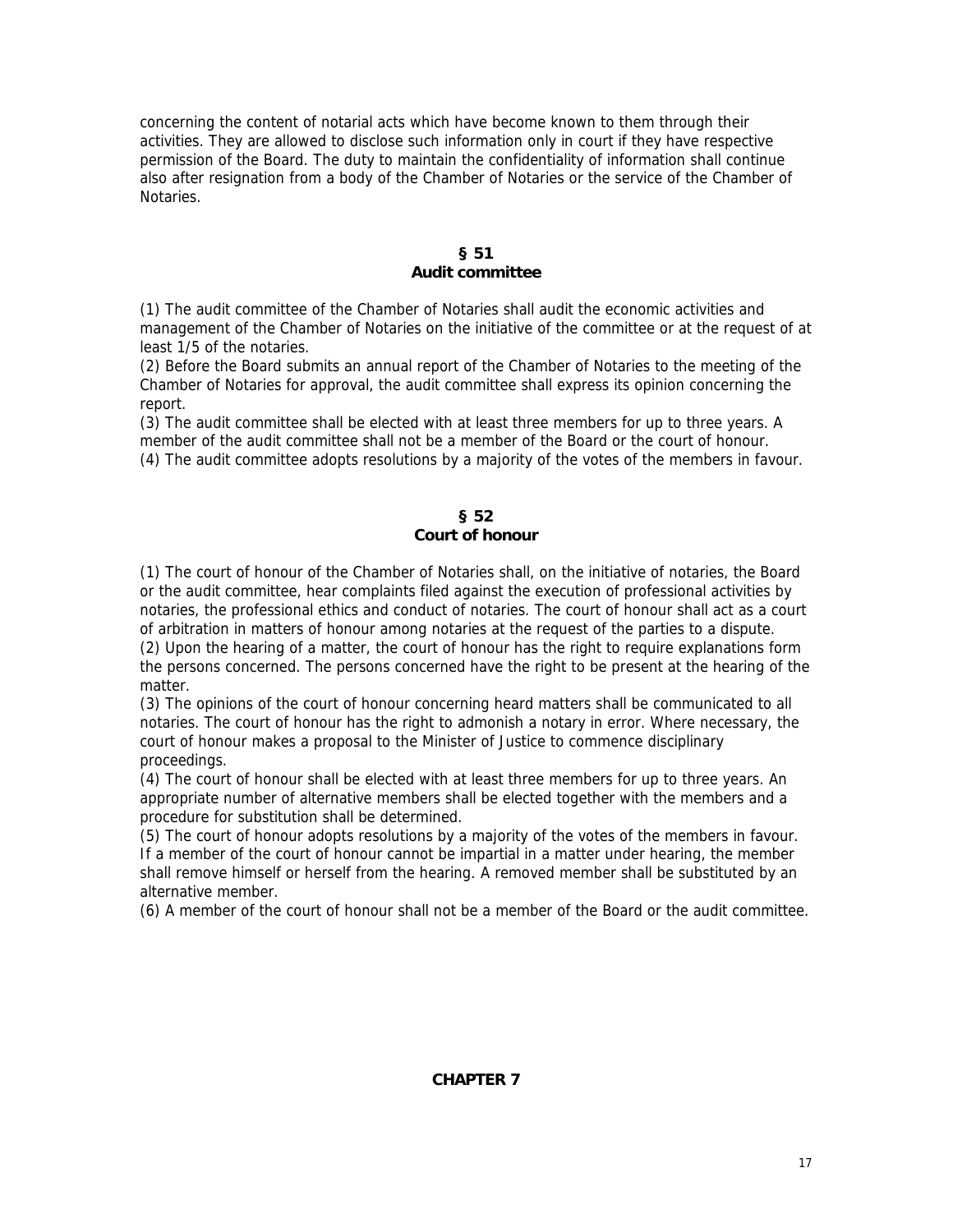#### Implementing Provisions

#### **§ 53**

#### **Persons and agencies with right of attestation**

The following officials and administrative agencies have the right to perform acts of attestation instead of a notary:

1) consular officers and honorary consuls, on the conditions provided for in the Consular Act (RT I 1998, 113/114, 1874; 2001, 23, 126; 93, 565; 2002, 53, 336; 61, 375);

2) rural municipality and city secretaries, in the certification of copies and transcripts of documents and the authenticity of signatures, attestation of authorisation documents for the use of vehicles, and attestation of authorisation documents for the receipt of pensions, support payments and benefits;

3) public archives, in the certification of the authenticity of copies and transcripts of records and of record notices;

4) judges, assistant judges, heads of court offices, court archivists and land registry and registry secretaries, upon the certification of the authenticity of copies and transcripts of documents which are preserved in a court;

5) sworn land surveyors, upon the certification of the authenticity of signatures on boundary reports, and on statements of consent for the alteration of boundaries of immovables;

6) certified interpreters and translators, upon the certification of the correctness of translations of documents, and of the authenticity of the copies of such translations;

7) directors of prisons, upon the certification of the authenticity of prisoners' signatures, and at the request of a prisoner, upon the certification of the authenticity of copies and transcripts of documents.

## **§ 54 Attestation of notaries**

(1) Notaries who are appointed or will be appointed to office before 1 January 2002 are subject to attestation. Notaries shall be attested from 1 January until 31 December 2003.

(2) Upon attestation, suitability to the office of the expertise and professional skills of a notary are assessed. The attestation shall be carried out in the form of an examination; the content of the examination and examination schedule shall be approved by the Minister of Justice. (3) Attestation is carried out by the attestation committee (hereinafter committee). The

committee consists of two officials of the Ministry of Justice appointed by the Minister of Justice, two notaries appointed by the Chamber of Notaries, two judges appointed by the Chief Justice of the Supreme Court and two persons who have academic higher education in law appointed by the Minister of Justice. The rules of procedure and membership of the committee shall be approved by the Minister of Justice.

(4) A notary is deemed to be suitable or unsuitable for office by a decision adopted by the committee.

(5) If a notary is deemed to be unsuitable for office or fails to appear for attestation without good reason, the committee shall set a term for the notary subject to attestation after which the notary shall be re-attested. The term specified in the second sentence of subsection (1) of this section does not apply to re-attestation.

(6) If upon re-attestation, a notary is determined to be unsuitable for office or if a notary fails to appear for re-attestation without good reason, the Minister of Justice shall release the notary from office.

(7) A notary has the right to file an action with a court against his or her release within one month after the date on which he or she was notified of the release.